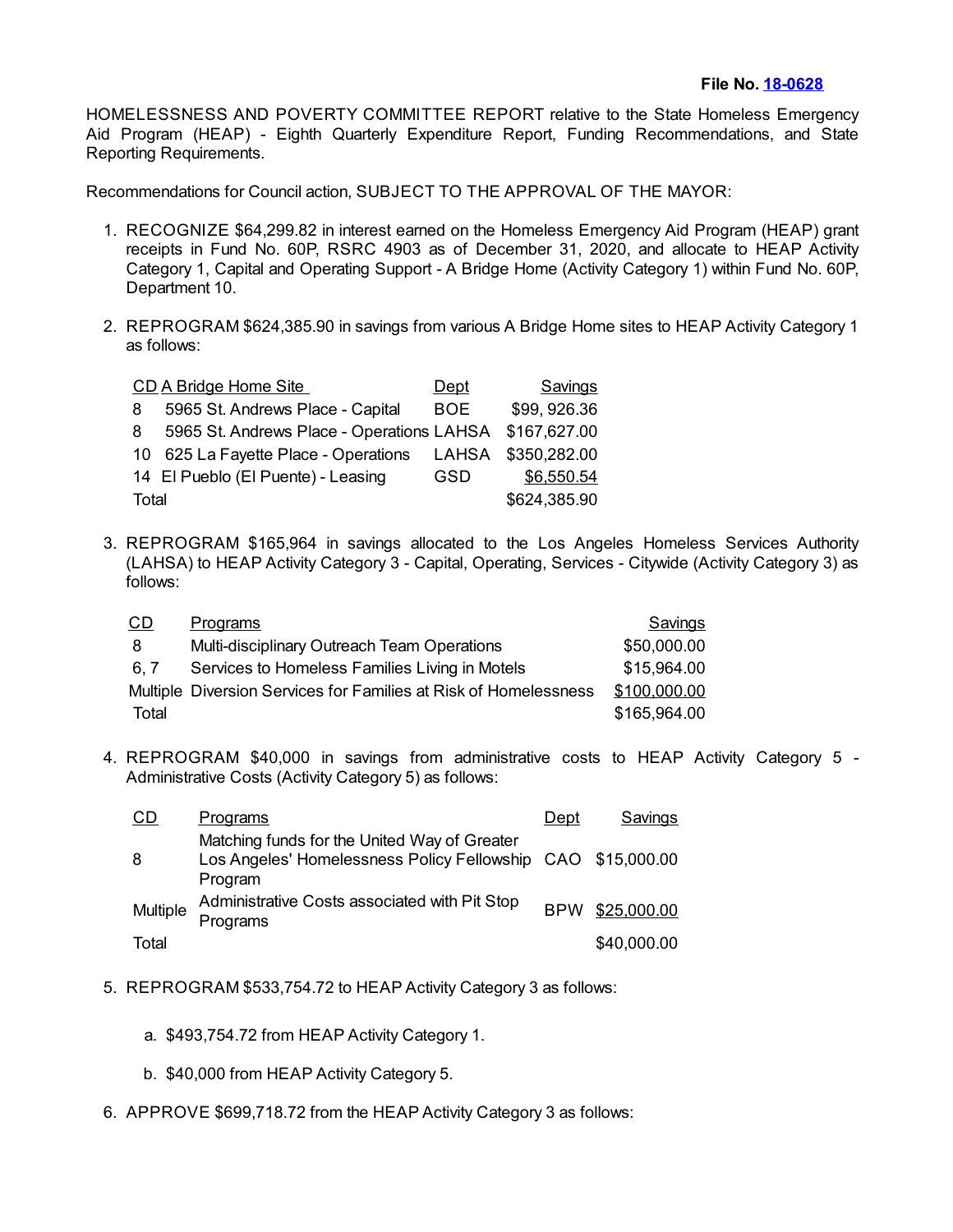- a. \$139,840 to the LAHSA for the extended Winter Shelter Program through March 31, 2021 at Bryant Temple in Council District 8, which reduces the COVID-19 Coronavirus Relief Fund allocation for this project.
- b. \$18,000 to the LAHSA for the augmented Winter Shelter Program extension for 15 days at Glassell Park in Council District 1.
- c. \$358,211.39 to the Department of Recreation and Parks (RAP) for the cost of labor (\$339,509.39) and deep cleaning services (\$18,702) associated with the augmented Winter Shelter Program through March 31,2021.
- d. \$183,667.33 to the City Attorney for three months of funding for Measure H Strategy D6 Criminal Record Clearing Project for the period from November 1, 2020 through January 31, 2021.
- 7. APPROVE \$194,931 gap funding from the HEAP Activity Category 1 to the LAHSA for the County Department of Health Services operations of San Julian Oasis (formerly Downtown Drop-In Center).
- 8. REPROGRAM \$1,383,649.80 in savings from various programs in Skid Row area to HEAP Activity Category 2 - Capital and Operating Support - Skid Row (Activity Category 2) as follows:

| Program                                       | Dept         | Savings        |
|-----------------------------------------------|--------------|----------------|
| Sidewalk Sweeping and Litter Abatement        | <b>BPW</b>   | \$57,518.00    |
| <b>Sharps Disposal</b>                        | <b>BOS</b>   | \$20,000.00    |
| <b>Drinking Fountains</b>                     | GSD          | \$85,723.91    |
| Hygiene Services - 544 Towne Re Fresh Spot    | <b>BOE</b>   | \$354,006.89   |
| Regional Coordination - Move-In Expenses      | <b>LAHSA</b> | \$421,287.00   |
| Hygiene Services - Shower and Restroom Access | LAHSA        | \$100,596.00   |
| The Bin - Expansion                           | <b>LAHSA</b> | \$344,518.00   |
| Total                                         |              | \$1,383,649.80 |

- 9. APPROVE \$1,518,069.83 (including \$134,420.03 uncommitted balance) from HEAP Activity Category 2 as follows:
	- a. \$430,376 gap funding to the Board of Public Works (BPW) for Mobile Pit Stop Program to operate the second hygiene trailer in Skid Row area starting February 15, 2021 through June 30, 2021.
	- b. \$311,229.60 to the LAHSA for the extension of Downtown Women's Center Project 100 contract to include financial assistance and supportive services for 60 additional slots of Rapid Rehousing for four months from March 1, 2021 through June 30, 2021.
	- c. \$776,464.23 to be reserved in HEAP Activity Category 2 for Skid Row reprogramming.
- 10. INSTRUCT the General Manager, Los Angeles Housing and Community Investment Department, (HCIDLA, or designee, to amend Contract No. C-133135 with the LAHSA as follows:
	- a. Decrease the following programs by \$1,550,274, as follows:
		- i. A Bridge Home 5965 St. Andrews Place \$167,627
		- ii. A Bridge Home 625 La Fayette Place \$350,282
		- iii. Regional Coordination *Move-In* Expenses Skid Row \$421,287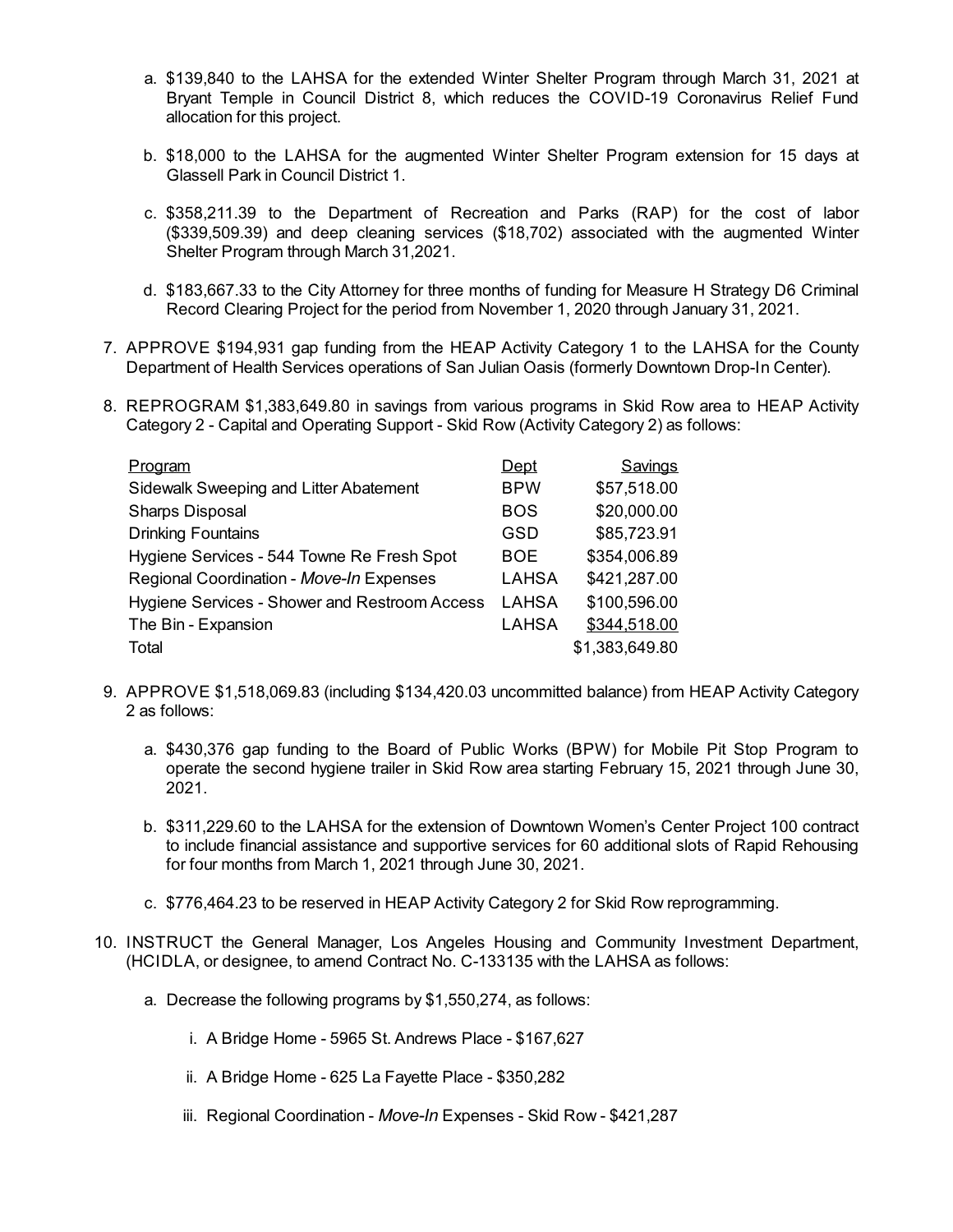- iv. Hygiene Services Shower and Restroom Access Skid Row \$100,596
- v. The Bin Expansion Skid Row \$344,518
- vi. Multi-disciplinary Outreach Team Operations \$50,000
- vii. Services to Homeless Families Living in Motels \$15,964
- viii. Diversion Services for Families at Risk of Homelessness \$100,000
- b. Increase the following programs by \$311,229.60
	- i. Downtown Women's Center Rapid Rehousing \$311,229.60
- c. Establish the following new programs by \$352,771 as follows:
	- i. Winter Shelter Program (Glassell Park and Bryant Temple) \$157,840
	- ii. County Department of Health Services Operations of San Julian Oasis (formerly Downtown Drop-In Center) - \$194,931
- 11. AUTHORIZE the City Administrative Officer (CAO) to:
	- a. Prepare Controller instructions or make any necessary technical adjustments consistent with the Mayor and Council action in this matter, and authorize the Controller to implement these instructions.
	- b. Prepare any additional Controller instructions to reimburse City Departments for their accrued labor, material or permit costs related to projects in this report consistent with the Mayor and Council action on this matter and authorize the Controller to implement these instructions.

Table 2. Status of HEAP Commitments and Expenditures if Report Recommendations are Approved

|                | <b>Activity Category</b>                                                            | Amount                        | <b>Total Funds</b><br>Committed        | Uncommitted<br><u>Funds</u><br>Remaining | <b>Expended</b> | Unexpended      |
|----------------|-------------------------------------------------------------------------------------|-------------------------------|----------------------------------------|------------------------------------------|-----------------|-----------------|
|                | Capital and<br>1 Operating Support \$52,109,723.83 52,109,723.83<br>- A Bridge Home |                               |                                        | \$0.00                                   | \$42,592,183.00 | \$9,517,540.83  |
| $\overline{2}$ | Capital and<br>Operating<br>Support - Skid<br>Row                                   |                               | \$20,000,000.00 \$20,000,000.00 \$0.00 |                                          | \$11,798,366.00 | \$8,201,634.00  |
|                | 3 Capital, Operating,<br>Services Citywide                                          | \$8,711,758.49 \$8,711,758.49 |                                        | \$0.00                                   | \$7,305,838.00  | \$1,405,920.49  |
|                | 4 Youth Set-Aside                                                                   | \$3,624,067.55 \$3,624.067.55 |                                        | \$0.00                                   | \$2,012,510.34  | \$1,611,557.21  |
| 5              | Administrative<br>Costs                                                             | \$2,172,248.73                | \$2,172,248.73                         | \$0.00                                   | \$1,490,666.00  | \$681,582.73    |
|                | Total                                                                               |                               | \$86,617,798.60 \$86,617,798.60 \$0.00 |                                          | \$65,199,563.34 | \$21,418,235.26 |